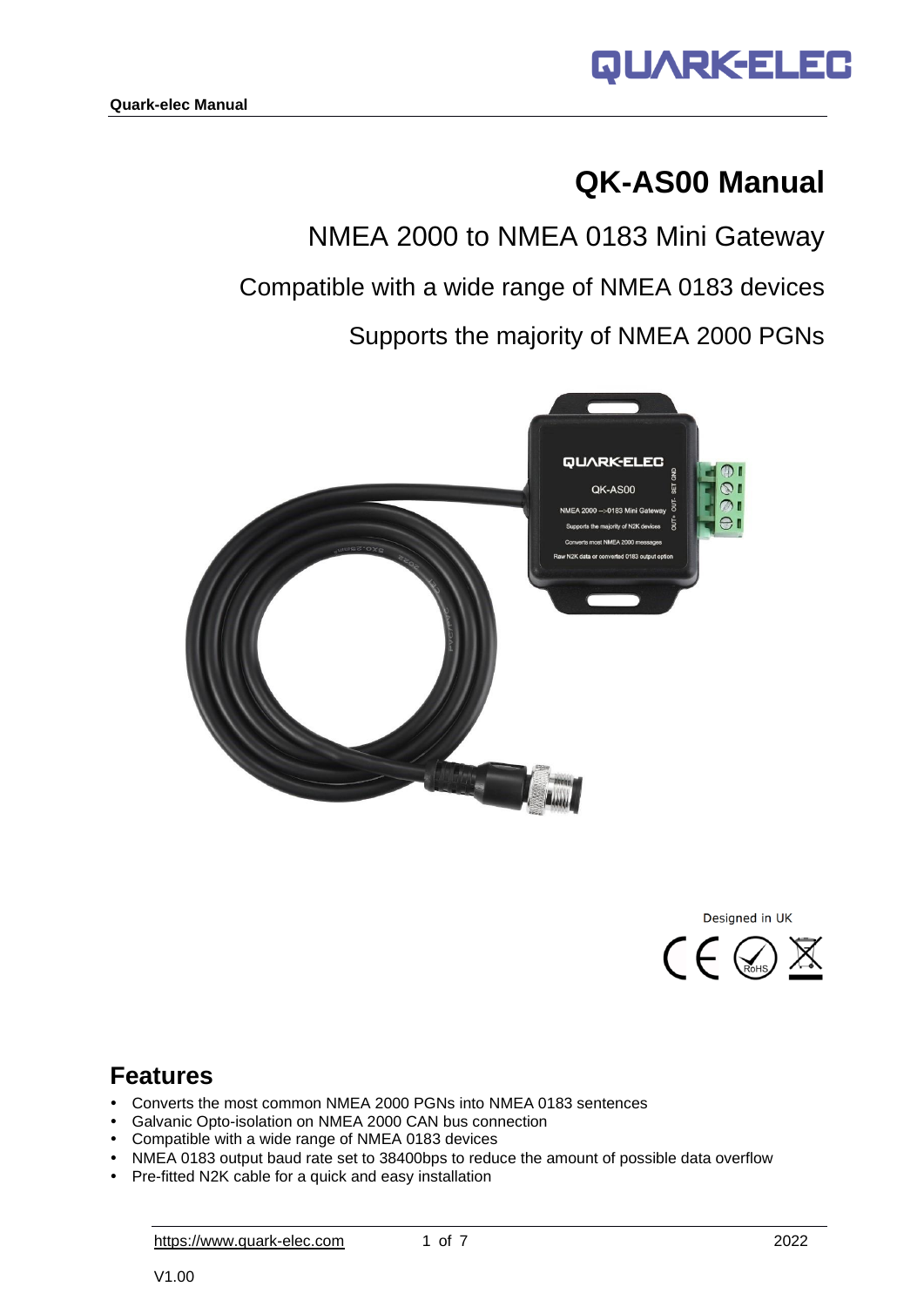### **QUARKELE**  $\Box$

#### **Quark-elec Manual**

### **Contents**





## <span id="page-1-0"></span>**1. Introduction**

The AS00 is intended for use in a marine environment. It provides an easy way to link NMEA 2000 devices connected to a N2K network to an older NMEA 0183 listener device (e.g., chart plotter or voyage data recorder). It features an NMEA 2000 to NMEA 0183 converter with a wide support of message types.

The AS00 has an NMEA 2000 input and an NMEA 0183 output port. The AS00 supports the conversion of most NMEA 2000 PGNs and is compatible with a wide range of NMEA 0183 listener devices on the market. This includes devices using the RS422 (differential terminals) or RS232 (single terminal) communication protocol.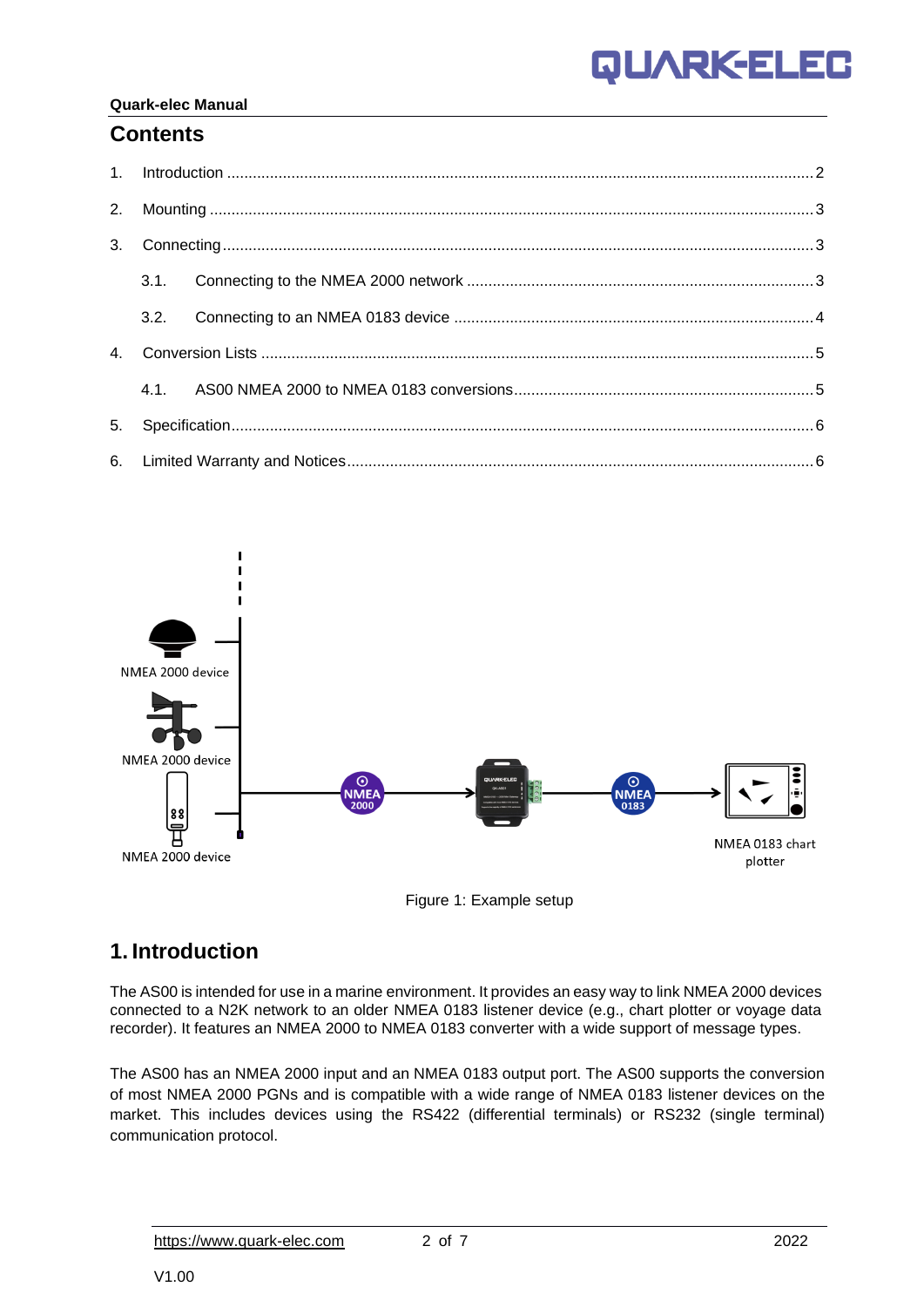

Thanks to its small size it can be easily installed behind instrument panels. It is the ideal solution for vessels with limited available space for marine instruments or on boats where multiple converters are required.

It is also recommended for marine electronics engineers or technicians, who require direct access to a vessel's NMEA 2000 network data, for testing or investigative purposes.

**Please refer to the [Conversion List c](http://actisense.com/products/nmea-2000/ngw-1/downloads-ngw1.html)hapter for details of supported (and non-supported) conversions.** 

### <span id="page-2-0"></span>**2. Mounting**

The AS00 is aimed at the commercial, leisure and fishing boat markets.

It is not waterproof so should be mounted in a dry place such as behind the instrument panel on a flat surface.



Figure 2: AS00 Dimension in mm

## <span id="page-2-1"></span>**3. Connecting**

**Disconnect all power sources before connecting your equipment!**

#### **3.1. Connecting to the NMEA 2000 network**

<span id="page-2-2"></span>The AS00 is pre-fitted with a five-core screened cable for the NMEA 2000 connection, fitted with a male micro-fit connector. Simply connect the cable to the NMEA 2000 network backbone or using a T-piece connector.



Figure 3: Pin NMEA 2000 male micro-fit connection

The main communication channel of an NMEA 2000 network is an NMEA 2000 backbone to which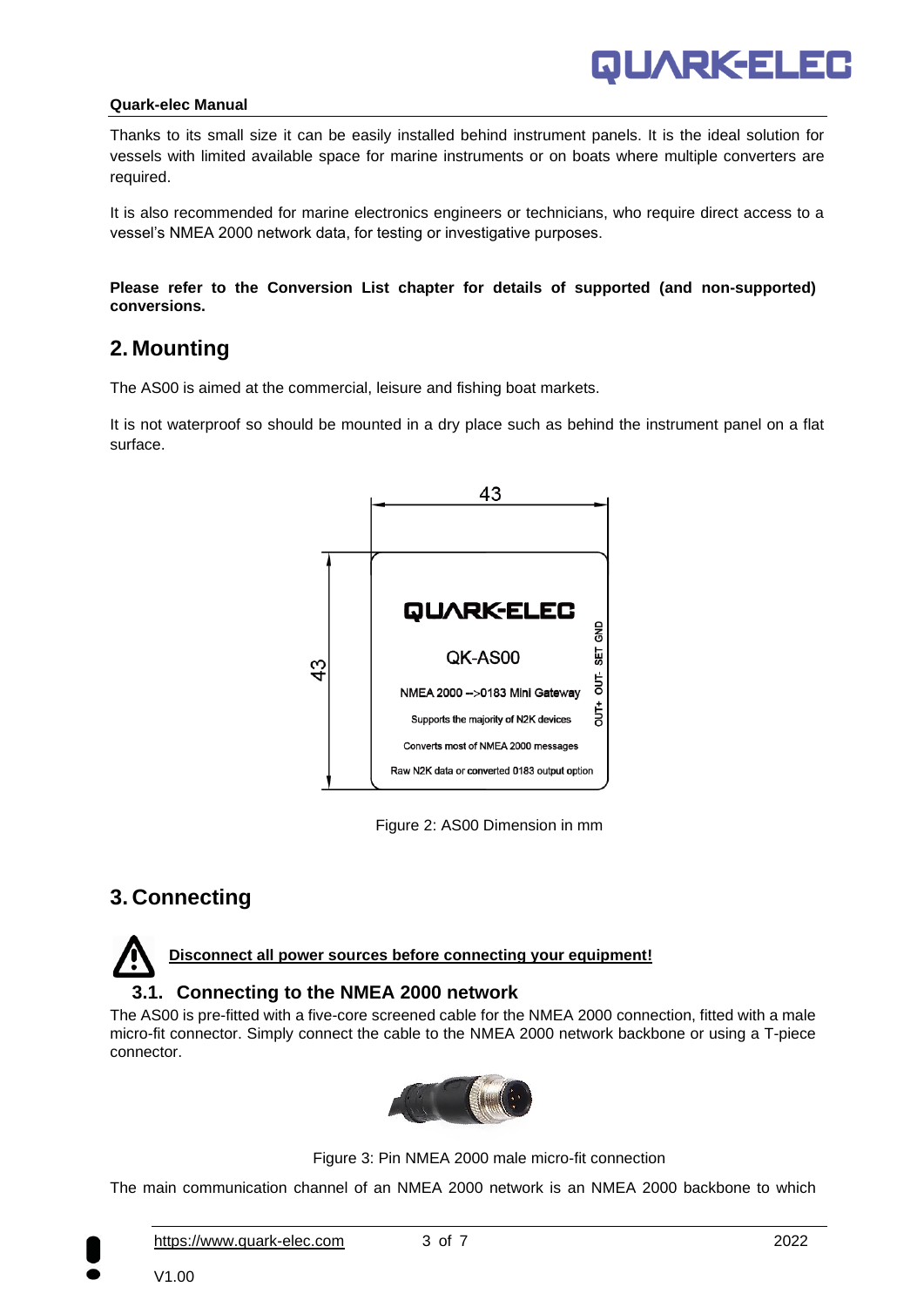

NMEA 2000 devices are connected. The NMEA 2000 backbone must be powered from a stable 12V DC power supply and always requires two termination resistors.

**Please note the AS00 is powered by the NMEA 2000 network.**

#### <span id="page-3-0"></span>**3.2. Connecting to a NMEA 0183 Device**

The AS00 comes with a 4-way terminal block. Two of these terminals, labelled as 'OUT+' and 'OUT-', represent the NMEA 0183 output port and can be used to connect the AS00 to an NMEA 0183 listener device (e.g., a VDR's or a chart plotter's NMEA 0183 input). Please ensure the NMEA 0183 listener device is connected to the right terminals, as connecting it to the wrong terminals will damage both the AS00 and the other device.

**NMEA 2000 networks operate with a high data rate of 250kbps. To reduce the amount of data loss caused by data overflow when converting data from a high-speed network to a lower speed connection, the AS00's NMEA 0183 output baud rate is set to 38400bps. Please ensure your NMEA 0183 listener device input's baud rate can be set to 38400bps, otherwise it will not be able to communicate with and receive data from the AS00 gateway. Please read your listener device's manual or contact the manufacturer for more details.** 

Although the AS00's NMEA 0183 interface is based on the RS422 communication protocol (differential ends), it also supports NMEA0183-RS232 interface devices (single end). The following tables provide the wiring information for each type.

|           | QK-AS00<br>terminal | RS422 device terminals |
|-----------|---------------------|------------------------|
| NMEA 0183 | NMEA OUT+           | NMEA input+<br>*[1]    |
| Output    | <b>NMEA OUT-</b>    | NMEA input-            |

\* [1] Swap NMEA + and NMEA- wires if the connection does not work.

|                  | QK-AS00<br>terminal | <b>RS232 device terminals</b> |
|------------------|---------------------|-------------------------------|
| <b>NMEA 0183</b> | NMEA OUT+           | *[2]<br><b>GND</b>            |
| Dutput           | <b>NMEA OUT-</b>    | NMEA input                    |

\* [2] Swap NMEA input and GND / NMEA output and GND wires if the connection does not work.

The AS00 also offers the choice to output NMEA 0183 data in NMEA 0183 standard format or raw data format. By short connecting the SET and the GND terminals of the unit, the AS00 will output data in NMEA 0183 standard data format. If SET and GND terminals are left unconnected, the AS00 will output data in raw data format.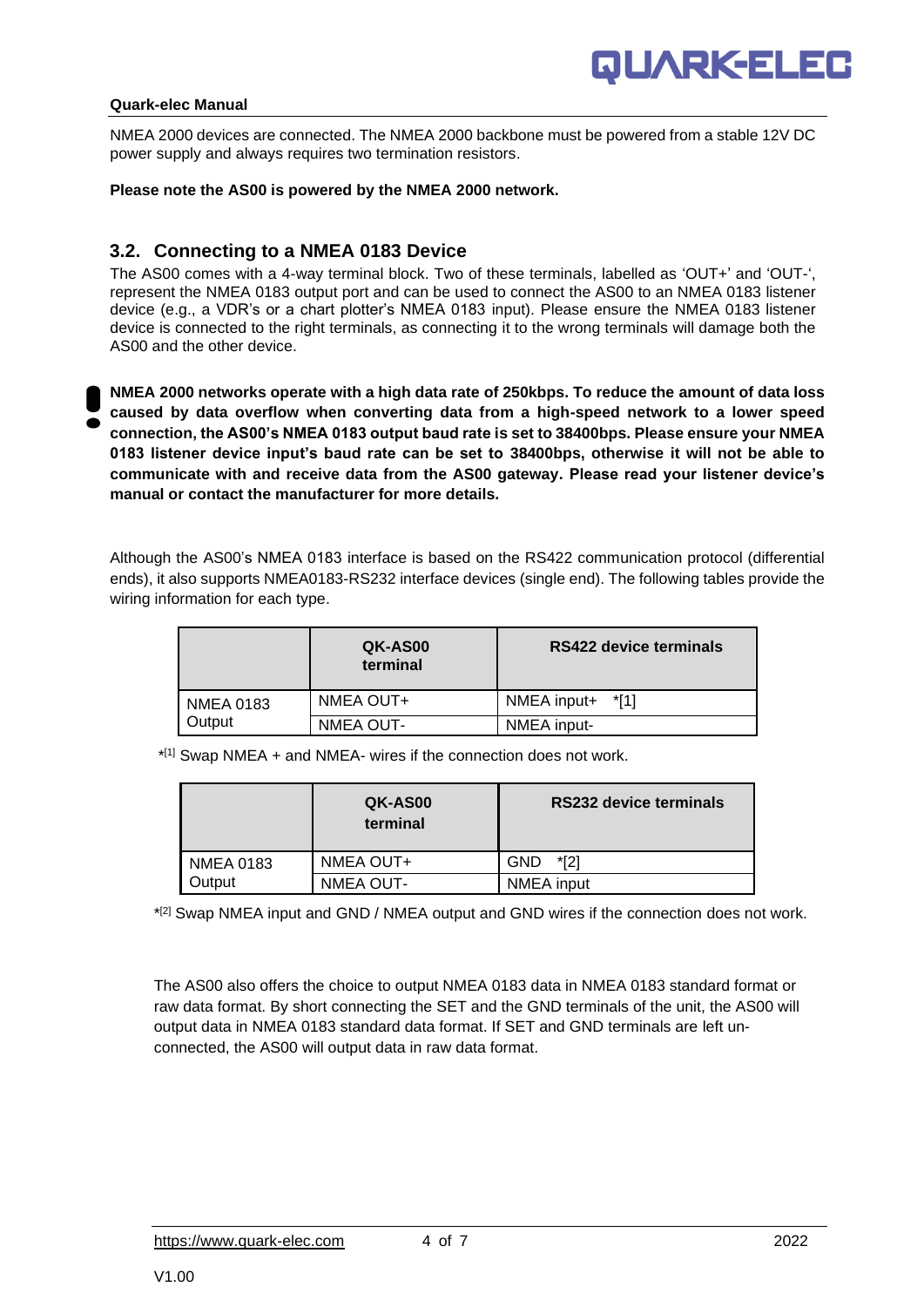### <span id="page-4-0"></span>**4. Conversion Lists**

The following tables list the supported NMEA 2000 PGN's (parameter group numbers) and NMEA 0183 sentences. It is important to check the table to confirm that the AS00 will convert the NMEA 2000 PGNs to the required NMEA 0183 sentences.

### <span id="page-4-1"></span>**4.1. AS00 NMEA 2000 to NMEA 0183 conversions**

The following NMEA 2000 to NMEA 0183 conversions are currently supported.

| <b>NMEA 2000 PGNs</b>            | <b>Converted to NMEA 0183</b><br>sentence | <b>Function</b>                               |
|----------------------------------|-------------------------------------------|-----------------------------------------------|
| 128267                           | $\overline{\text{DBT}}$                   | Depth Below Transducer                        |
| 128267                           | <b>DPT</b>                                | Depth                                         |
| 126992, 129025, 129029           | GGA                                       | <b>Global Positioning System Fix Data</b>     |
| 126992, 129025                   | GLL                                       | Geographic Position Latitude/Longitude        |
| 129539                           | GSA                                       | <b>GNSS DOP and Active Satellites</b>         |
| 129540                           | $\overline{\mathsf{GSV}}$                 | <b>GNSS Satellites in View</b>                |
| 127250                           | <b>HDG</b>                                | Heading, Deviation & Variation                |
| 127250                           | HDM                                       | Heading, Magnetic                             |
| 127250                           | HDT                                       | Heading, True                                 |
| 130311                           | <b>MTW</b>                                | <b>Water Temperature</b>                      |
| 130306                           | <b>MWD</b>                                | <b>Wind Direction &amp; Speed</b>             |
| 130306                           | <b>MWV</b>                                | Wind Speed and Angle (True or relative)       |
| 129283,129284                    | <b>RMB</b>                                | Recommended Minimum Navigation<br>Information |
| 126992, 127258, 129025,<br>12902 | RMC*                                      | Recommended Minimum Specific GNSS<br>Data     |
| 127251                           | <b>ROT</b>                                | Rate Of Turn                                  |
| 127488                           | <b>RPM</b>                                | <b>Revolutions</b>                            |
| 127245                           | <b>RSA</b>                                | <b>Rudder Sensor Angle</b>                    |
| 127250, 128259                   | VHW                                       | <b>Water Speed and Heading</b>                |
| 128275                           | VLW                                       | <b>Dual Ground/Water Distance</b>             |
| 129026                           | $VTG^*$                                   | <b>Course Over Ground and Ground Speed</b>    |
| 130306                           | VWR                                       | Relative (Apparent) Wind Speed and<br>Angle   |
| 129283                           | XTE                                       | <b>Cross Track Error, Measured</b>            |
| 126992                           | ZDA                                       | Time & Date                                   |
| 129038                           | <b>VDM/VDO</b>                            | AIS Message 1,2,3                             |
| 129793                           | <b>VDM/VDO</b>                            | AIS Message 4                                 |
| 129794                           | VDM/VDO                                   | AIS Message 5                                 |
| 129798                           | <b>VDM/VDO</b>                            | AIS Message 9                                 |
| 129802                           | <b>VDM/VDO</b>                            | AIS Message 14                                |
| 129039                           | <b>VDM/VDO</b>                            | AIS Message 18                                |
| 129040                           | <b>VDM/VDO</b>                            | <b>AIS Message 19</b>                         |
| 129041                           | <b>VDM/VDO</b>                            | AIS Message 21                                |
| 129809.129810                    | <b>VDM/VDO</b>                            | AIS Message 24                                |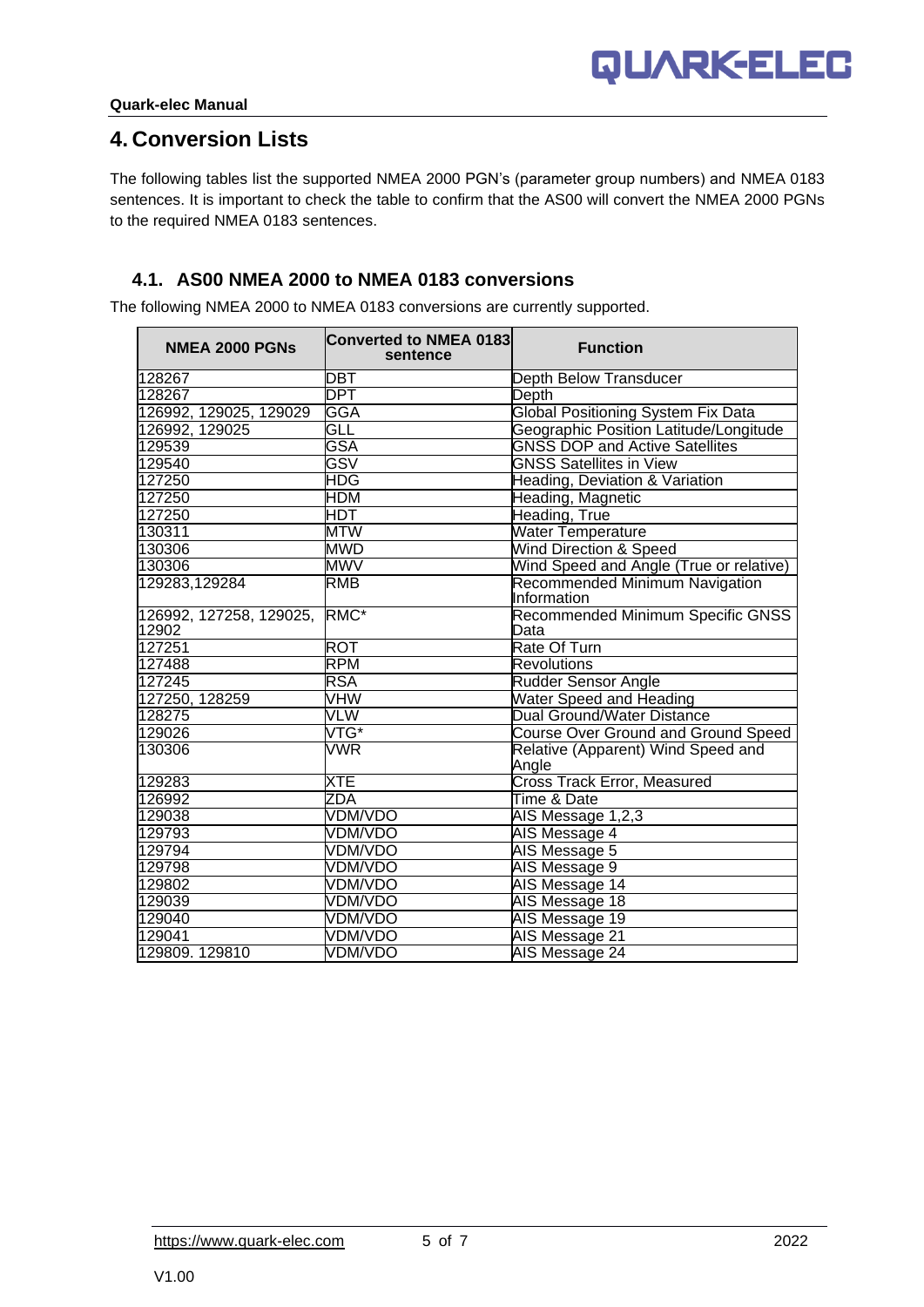## <span id="page-5-0"></span>**5. Specification**

| <b>Item</b>                    | <b>Specification</b>               |
|--------------------------------|------------------------------------|
| DC supply                      | $12.0V (+/-10%)$                   |
| Average supply current         | 20mA                               |
| Maximum supply current         | 27mA                               |
| <b>NMEA data format</b>        | ITU/ NMEA 2000 and 0183 format     |
| NMEA 0183 port baud rate       | 4800bps, 38400bps baud             |
| NMEA 2000 port baud rate       | 250kbps                            |
| <b>NMEA 2000 Compatibility</b> | Fully NMEA 2000 certified          |
| <b>LEN</b>                     | 1                                  |
| Cable Length NMEA 2000         | 1.0 <sub>m</sub>                   |
| <b>Operating Temperature</b>   | $-20^{\circ}$ C to $+55^{\circ}$ C |
| <b>Storage Temperature</b>     | $-30^{\circ}$ C to $+70^{\circ}$ C |
| <b>Recommended Humidity</b>    | $0 - 93%$ RH                       |

Please check if this data is correct.

## <span id="page-5-1"></span>**6. Limited Warranty and Notices**

Quark-elec warrants this product to be free from defects in materials and manufacture for one year from the date of purchase. Quark-elec will, at its sole discretion, repair or replace any components that fail in normal use. Such repairs or replacement will be made at no charge to the customer for parts and labour. The customer is, however, responsible for any transportation costs incurred in returning the unit to Quarkelec. This warranty does not cover failures due to abuse, misuse, accident or unauthorized alteration or repairs. A returns number must be given before any unit is sent back for repair.

The above does not affect the statutory rights of the consumer.

### **Disclaimer**

This product is designed to aid navigation and should be used to augment normal navigational procedures and practices. It is the user's responsibility to use this product prudently. Neither Quark-elec, nor their distributors or dealers accept responsibility or liability either to the products user or their estate for any accident, loss, injury, or damage whatsoever arising out of the use or of liability to use this product.

Quark- products may be upgraded from time to time and future versions may therefore not correspond exactly with this manual. The manufacturer of this product disclaims any liability for consequences arising from omissions or inaccuracies in this manual and any other documentation provided with this product.